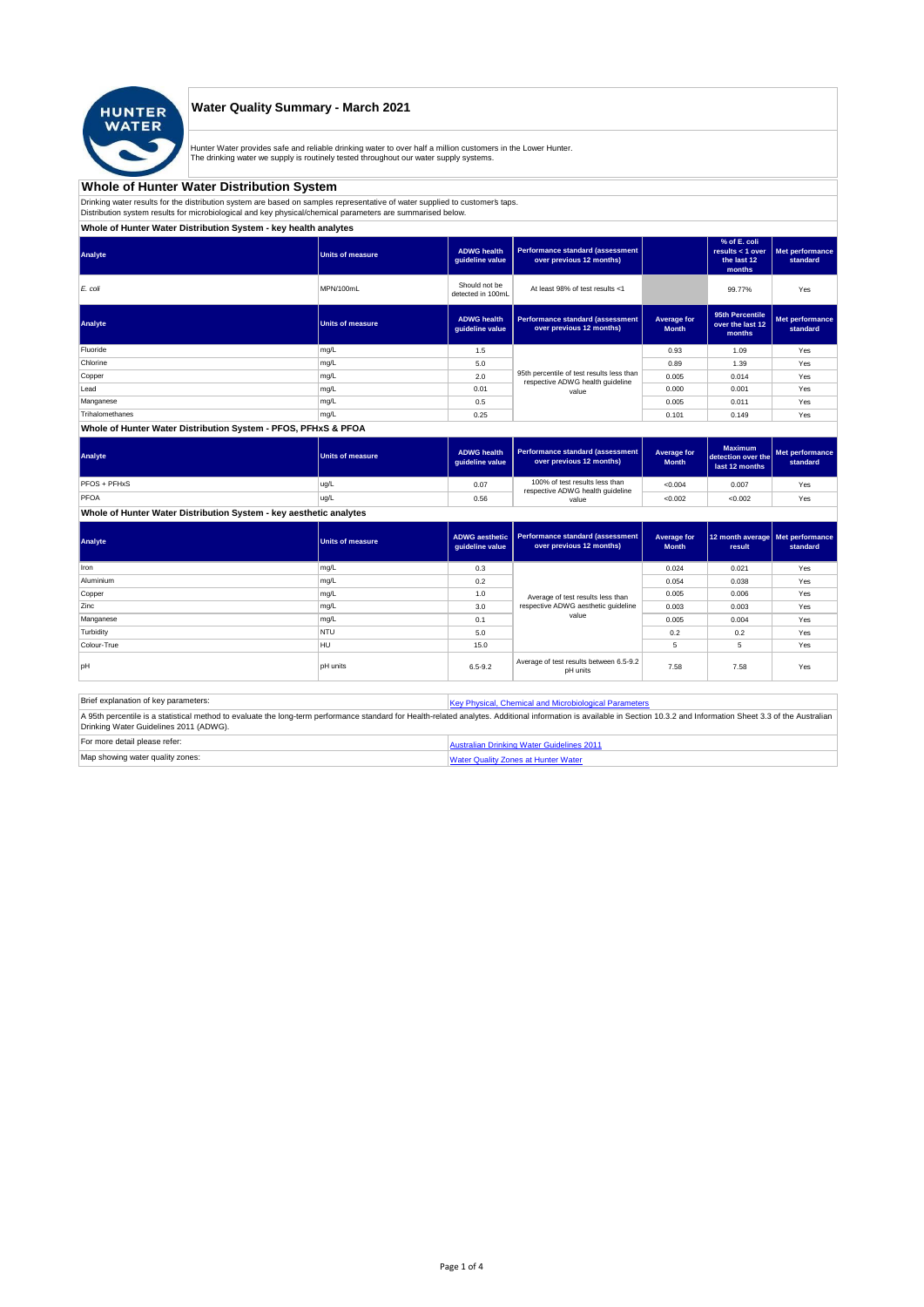# **Water Quality Zones**

| Anna Bay and Nelson Bay Zone - key health analytes |                  |                                       |                                                                               |                             |                                                           |                             |  |
|----------------------------------------------------|------------------|---------------------------------------|-------------------------------------------------------------------------------|-----------------------------|-----------------------------------------------------------|-----------------------------|--|
| Analyte                                            | Units of measure | <b>ADWG health</b><br>quideline value | Performance standard (assessment<br>over previous 12 months)                  |                             | % of E. coli<br>results < 1 over<br>the last 12<br>months | Met performance<br>standard |  |
| E. coli                                            | MPN/100mL        | Should not be<br>detected in 100mL    | At least 98% of test results <1                                               |                             | 100.00%                                                   | Yes                         |  |
| Analyte                                            | Units of measure | <b>ADWG health</b><br>quideline value | Performance standard (assessment<br>over previous 12 months)                  | Average for<br><b>Month</b> | 95th Percentile<br>over the last 12<br>months             | Met performance<br>standard |  |
| Fluoride                                           | mg/L             | 1.5                                   |                                                                               | 0.96                        | 1.10                                                      | Yes                         |  |
| Chlorine                                           | mg/L             | 5.0                                   |                                                                               | 0.80                        | 1.96                                                      | Yes                         |  |
| Copper                                             | mg/L             | 2.0                                   | 95th percentile of test results less than<br>respective ADWG health guideline | 0.008                       | 0.012                                                     | Yes                         |  |
| Lead                                               | mg/L             | 0.01                                  | value                                                                         | 0.000                       | 0.000                                                     | Yes                         |  |
| Manganese                                          | mg/L             | 0.5                                   |                                                                               | 0.003                       | 0.010                                                     | Yes                         |  |
| Trihalomethanes                                    | mg/L             | 0.25                                  |                                                                               | 0.065                       | 0.108                                                     | Yes                         |  |

#### **Anna Bay and Nelson Bay Zone - PFOS, PFHxS & PFOA**

| Analyte                                               | <b>Units of measure</b> | <b>ADWG health</b><br>quideline value | <b>Performance standard (assessment</b><br>over previous 12 months) | Average for<br><b>Month</b> | <b>Maximum</b><br>detection over the<br>last 12 months | Met performance<br>standard |
|-------------------------------------------------------|-------------------------|---------------------------------------|---------------------------------------------------------------------|-----------------------------|--------------------------------------------------------|-----------------------------|
| PFOS + PFHxS                                          | ug/L                    | 0.07                                  | 100% of test results less than                                      | < 0.004                     | < 0.004                                                | Yes                         |
| PFOA                                                  | lug/L                   | 0.56                                  | respective ADWG health quideline<br>value                           | < 0.002                     | < 0.002                                                | Yes                         |
| Anna Bay and Nelson Bay Zone - key aesthetic analytes |                         |                                       |                                                                     |                             |                                                        |                             |

| Analyte     | <b>Units of measure</b> | <b>ADWG aesthetic</b><br>guideline value | Performance standard (assessment<br>over previous 12 months) | Average for<br><b>Month</b> | 12 month average   Met performance<br>result | standard |
|-------------|-------------------------|------------------------------------------|--------------------------------------------------------------|-----------------------------|----------------------------------------------|----------|
| Iron        | mg/L                    | 0.3                                      |                                                              | 0.018                       | 0.023                                        | Yes      |
| Aluminium   | mg/L                    | 0.2                                      |                                                              | 0.044                       | 0.035                                        | Yes      |
| Copper      | mg/L                    | 1.0                                      | Average of test results less than                            | 0.008                       | 0.008                                        | Yes      |
| Zinc        | mg/L                    | 3.0                                      | respective ADWG aesthetic quideline                          | 0.004                       | 0.003                                        | Yes      |
| Manganese   | mg/L                    | 0.1                                      | value                                                        | 0.003                       | 0.004                                        | Yes      |
| Turbidity   | <b>NTU</b>              | 5.0                                      |                                                              | 0.2                         | 0.2                                          | Yes      |
| Colour-True | <b>HU</b>               | 15.0                                     |                                                              | 5                           | 5                                            | Yes      |
| pH          | pH units                | $6.5 - 9.2$                              | Average of test results between 6.5-9.2<br>pH units          | 7.54                        | 7.50                                         | Yes      |

## **Chichester Zone - key health analytes**

| Analyte         | <b>Units of measure</b> | <b>ADWG</b> health<br>guideline value | Performance standard (assessment<br>over previous 12 months)                  |                             | % of E. coli<br>results < 1 over<br>the last 12<br>months | Met performance<br>standard |
|-----------------|-------------------------|---------------------------------------|-------------------------------------------------------------------------------|-----------------------------|-----------------------------------------------------------|-----------------------------|
| E. coli         | MPN/100mL               | Should not be<br>detected in 100mL    | At least 98% of test results <1                                               |                             | 99.36%                                                    | Yes                         |
| Analyte         | Units of measure        | <b>ADWG health</b><br>guideline value | Performance standard (assessment<br>over previous 12 months)                  | Average for<br><b>Month</b> | 95th Percentile<br>over the last 12<br>months             | Met performance<br>standard |
| Fluoride        | mg/L                    | 1.5                                   |                                                                               | 0.87                        | 1.00                                                      | Yes                         |
| Chlorine        | mg/L                    | 5.0                                   |                                                                               | 1.03                        | 1.30                                                      | Yes                         |
| Copper          | mg/L                    | 2.0                                   | 95th percentile of test results less than<br>respective ADWG health guideline | 0.004                       | 0.008                                                     | Yes                         |
| Lead            | mg/L                    | 0.01                                  | value                                                                         | 0.000                       | 0.001                                                     | Yes                         |
| Manganese       | mg/L                    | 0.5                                   |                                                                               | 0.004                       | 0.008                                                     | Yes                         |
| Trihalomethanes | mg/L                    | 0.25                                  |                                                                               | 0.063                       | 0.145                                                     | Yes                         |

**Chichester Zone - PFOS, PFHxS & PFOA**

| Analyte             | <b>Units of measure</b> | <b>ADWG health</b><br>auideline value | Performance standard (assessment<br>over previous 12 months)       | Average for<br><b>Month</b> | <b>Maximum</b><br>detection over the<br>last 12 months | Met performance<br>standard |
|---------------------|-------------------------|---------------------------------------|--------------------------------------------------------------------|-----------------------------|--------------------------------------------------------|-----------------------------|
| <b>PFOS + PFHxS</b> | ug/L                    | 0.07                                  | 100% of test results less than<br>respective ADWG health quideline | < 0.004                     | 0.006                                                  | Yes                         |
| PFOA                | lug/L                   | 0.56                                  | value                                                              | < 0.002                     | < 0.002                                                | Yes                         |

**Chichester Zone - key aesthetic analytes**

| Analyte     | <b>Units of measure</b> | quideline value | ADWG aesthetic   Performance standard (assessment<br>over previous 12 months) | Average for<br><b>Month</b> | 12 month average Met performance<br>result | standard |
|-------------|-------------------------|-----------------|-------------------------------------------------------------------------------|-----------------------------|--------------------------------------------|----------|
| Iron        | mg/L                    | 0.3             |                                                                               | 0.016                       | 0.018                                      | Yes      |
| Aluminium   | mg/L                    | 0.2             |                                                                               | 0.044                       | 0.040                                      | Yes      |
| Copper      | mg/L                    | 1.0             | Average of test results less than                                             | 0.004                       | 0.008                                      | Yes      |
| Zinc        | mg/L                    | 3.0             | respective ADWG aesthetic quideline                                           | 0.003                       | 0.002                                      | Yes      |
| Manganese   | mg/L                    | 0.1             | value                                                                         | 0.004                       | 0.003                                      | Yes      |
| Turbidity   | <b>NTU</b>              | 5.0             |                                                                               | 0.2                         | 0.2                                        | Yes      |
| Colour-True | HU                      | 15.0            |                                                                               | 5                           | 5                                          | Yes      |
| loH         | <b>pH</b> units         | $6.5 - 9.2$     | Average of test results between 6.5-9.2<br>pH units                           | 7.70                        | 7.66                                       | Yes      |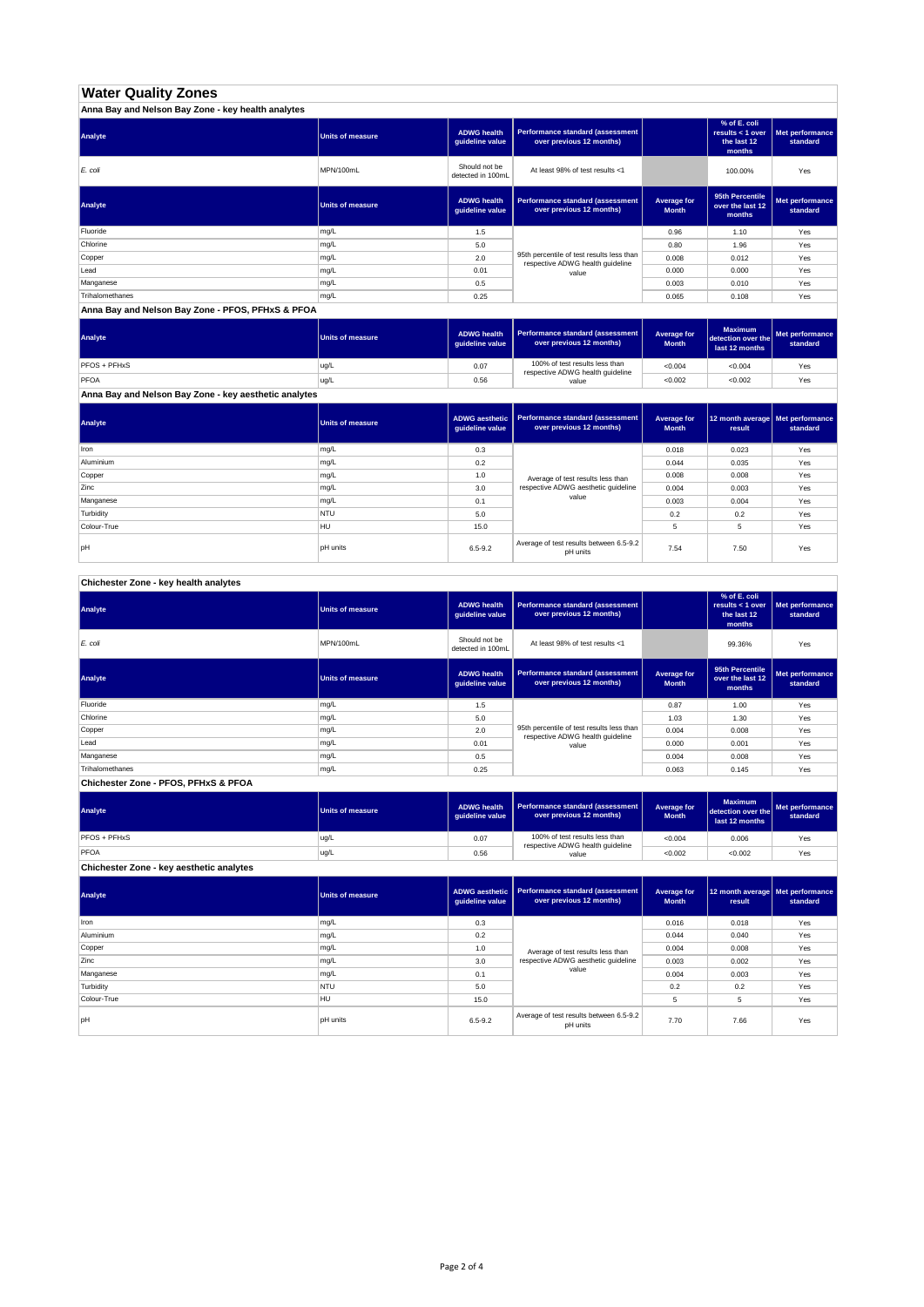#### **Grahamstown Zone - key health analytes**

| Analyte                               | Units of measure | <b>ADWG health</b><br>guideline value | Performance standard (assessment<br>over previous 12 months)                  |                             | % of E. coli<br>results < 1 over<br>the last 12<br>months | Met performance<br>standard |
|---------------------------------------|------------------|---------------------------------------|-------------------------------------------------------------------------------|-----------------------------|-----------------------------------------------------------|-----------------------------|
| E. coli                               | MPN/100mL        | Should not be<br>detected in 100mL    | At least 98% of test results <1                                               |                             | 99.89%                                                    | Yes                         |
| Analyte                               | Units of measure | <b>ADWG health</b><br>guideline value | <b>Performance standard (assessment</b><br>over previous 12 months)           | Average for<br><b>Month</b> | 95th Percentile<br>over the last 12<br>months             | Met performance<br>standard |
| Fluoride                              | mg/L             | 1.5                                   |                                                                               | 0.94                        | 1.10                                                      | Yes                         |
| Chlorine                              | mg/L             | 5.0                                   |                                                                               | 0.75                        | 1.21                                                      | Yes                         |
| Copper                                | mg/L             | 2.0                                   | 95th percentile of test results less than<br>respective ADWG health guideline | 0.004                       | 0.013                                                     | Yes                         |
| Lead                                  | mg/L             | 0.01                                  | value                                                                         | 0.001                       | 0.001                                                     | Yes                         |
| Manganese                             | mg/L             | 0.5                                   |                                                                               | 0.006                       | 0.011                                                     | Yes                         |
| Trihalomethanes                       | mg/L             | 0.25                                  |                                                                               | 0.108                       | 0.128                                                     | Yes                         |
| Grahamstown Zone - PFOS, PFHxS & PFOA |                  |                                       |                                                                               |                             |                                                           |                             |

| Analyte                                   | <b>Units of measure</b> | <b>ADWG health</b><br>guideline value | Performance standard (assessment<br>over previous 12 months) | Average for<br><b>Month</b> | <b>Maximum</b><br>detection over the<br>last 12 months | Met performance<br>standard |
|-------------------------------------------|-------------------------|---------------------------------------|--------------------------------------------------------------|-----------------------------|--------------------------------------------------------|-----------------------------|
| PFOS + PFHxS                              | ug/L                    | 0.07                                  | 100% of test results less than                               | < 0.004                     | 0.005                                                  | Yes                         |
| PFOA                                      | ug/L                    | 0.56                                  | respective ADWG health guideline<br>value                    | < 0.002                     | < 0.002                                                | Yes                         |
| Grahamstown Zone - key aesthetic analytes |                         |                                       |                                                              |                             |                                                        |                             |

| Analyte     | Units of measure | <b>ADWG</b> aesthetic<br>guideline value | Performance standard (assessment<br>over previous 12 months)                      | Average for<br><b>Month</b> | 12 month average   Met performance<br>result | standard |
|-------------|------------------|------------------------------------------|-----------------------------------------------------------------------------------|-----------------------------|----------------------------------------------|----------|
| Iron        | mg/L             | 0.3                                      |                                                                                   | 0.026                       | 0.021                                        | Yes      |
| Aluminium   | mg/L             | 0.2                                      | Average of test results less than<br>respective ADWG aesthetic quideline<br>value | 0.090                       | 0.045                                        | Yes      |
| Copper      | mg/L             | 1.0                                      |                                                                                   | 0.004                       | 0.005                                        | Yes      |
| Zinc        | mg/L             | 3.0                                      |                                                                                   | 0.003                       | 0.004                                        | Yes      |
| Manganese   | mg/L             | 0.1                                      |                                                                                   | 0.006                       | 0.005                                        | Yes      |
| Turbidity   | <b>NTU</b>       | 5.0                                      |                                                                                   | 0.3                         | 0.2                                          | Yes      |
| Colour-True | HU               | 15.0                                     |                                                                                   |                             | 5                                            | Yes      |
| pH          | <b>pH</b> units  | $6.5 - 9.2$                              | Average of test results between 6.5-9.2<br>pH units                               | 7.51                        | 7.53                                         | Yes      |

## **Gresford Zone - key health analytes**

| Analyte                                | <b>Units of measure</b> | <b>ADWG health</b><br>guideline value    | <b>Performance standard (assessment</b><br>over previous 12 months)                    |                             | % of E. coli<br>results < 1 over<br>the last 12<br>months | Met performance<br>standard        |
|----------------------------------------|-------------------------|------------------------------------------|----------------------------------------------------------------------------------------|-----------------------------|-----------------------------------------------------------|------------------------------------|
| E. coli                                | MPN/100mL               | Should not be<br>detected in 100mL       | At least 98% of test results <1                                                        |                             | 100.00%                                                   | Yes                                |
| Analyte                                | <b>Units of measure</b> | <b>ADWG health</b><br>guideline value    | <b>Performance standard (assessment</b><br>over previous 12 months)                    | Average for<br><b>Month</b> | 95th Percentile<br>over the last 12<br>months             | <b>Met performance</b><br>standard |
| Chlorine                               | mg/L                    | 5.0                                      | 95th percentile of test results less than<br>respective ADWG health guideline<br>value | 0.51                        | 1.38                                                      | Yes                                |
| Gresford Zone - PFOS, PFHxS & PFOA     |                         |                                          |                                                                                        |                             |                                                           |                                    |
| <b>Analyte</b>                         | <b>Units of measure</b> | <b>ADWG health</b><br>guideline value    | <b>Performance standard (assessment</b><br>over previous 12 months)                    | Average for<br>Month#       | <b>Maximum</b><br>detection over the<br>last 12 months    | Met performance<br>standard        |
| PFOS + PFHxS                           | ug/L                    | 0.07                                     | 100% of test results less than<br>respective ADWG health guideline                     | < 0.004                     | < 0.004                                                   | Yes                                |
| PFOA                                   | ug/L                    | 0.56                                     | value                                                                                  | < 0.002                     | < 0.002                                                   | Yes                                |
| Gresford Zone - key aesthetic analytes |                         |                                          |                                                                                        |                             |                                                           |                                    |
| Analyte                                | <b>Units of measure</b> | <b>ADWG aesthetic</b><br>guideline value | <b>Performance standard (assessment</b><br>over previous 12 months)                    | Average for<br><b>Month</b> | 12 month average<br>result                                | Met performance<br>standard        |
| Turbidity                              | NTU                     | 5.0                                      | Average of test results less than<br>respective ADWG aesthetic guideline<br>value      | 0.2                         | 0.2                                                       | Yes                                |
| pН                                     | <b>pH</b> units         | $6.5 - 9.2$                              | Average of test results between 6.5-9.2<br>pH units                                    | 7.90                        | 8.08                                                      | Yes                                |